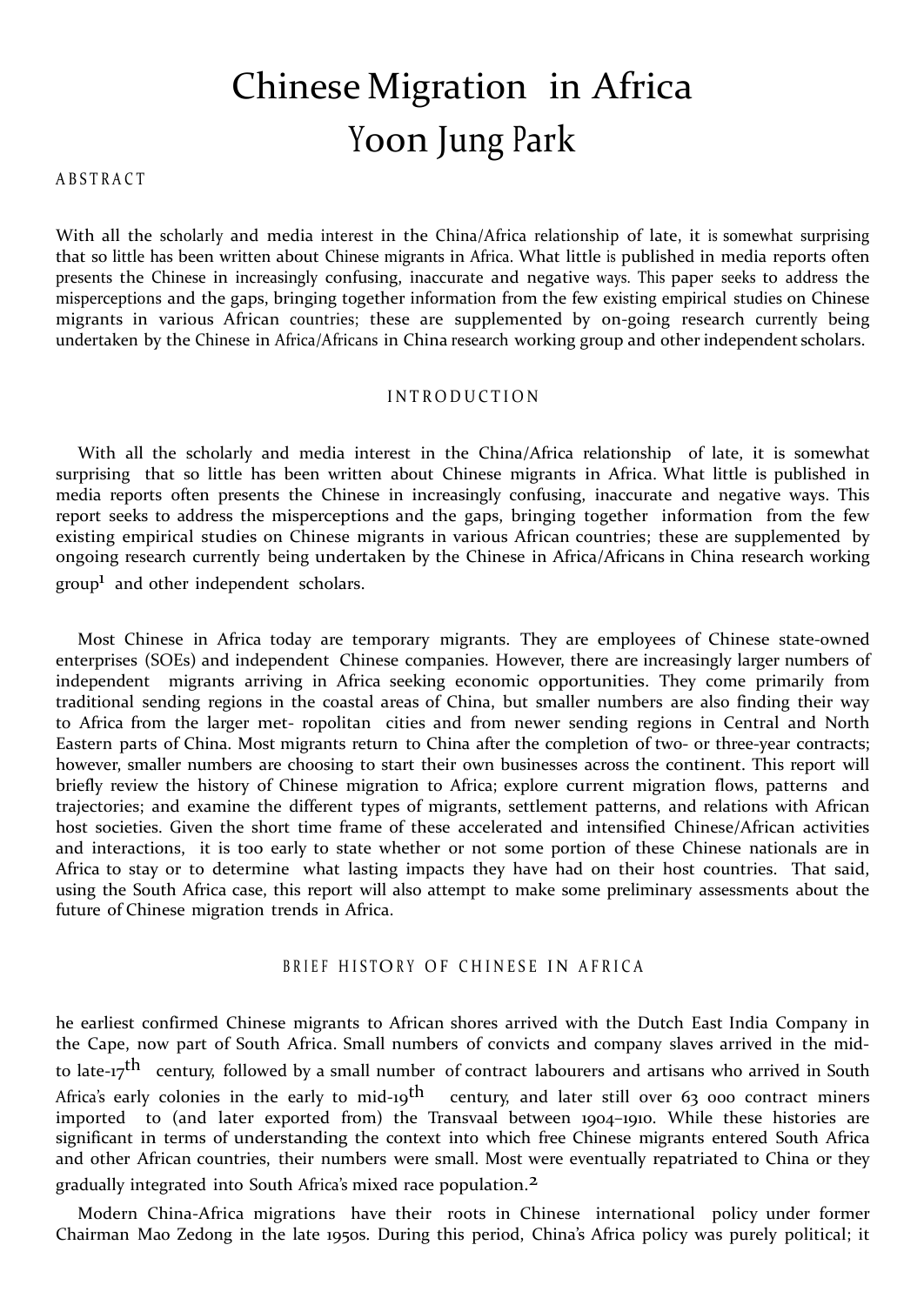fostered anti-colonial and post-colonial solidarity with newly independent African countries, most which now recognize the People's Republic of China. To help cement new diplomatic relations with African countries, Mao sent as many as 150 000 Chinese technicians and workers to the continent to work in agriculture, technology and infrastructure development. The single largest and most symbolic of the era's China-Africa links was the Tanzania-Zambia railway, built by 50 000 Chinese workers. Almost all of these

Chinese workers returned to China after completing their contracts.3

Current migration trends are linked to China's economic reforms of the late 1970s and the liberalization of emigration legislation in 1985.<sup>4</sup> Much of China's activity in Africa today is profitcentered rather than ideologically-based. Chinese aid packages and programmes in Africa, however, are still linked to temporary migration of Chinese workers. For example, over several decades, China has sent 15 000-20 000 medical personnel to Africa to assist in the development of hospitals and clinics. Over 10 000 agro- technicians have worked on some 200 agricultural projects involving the establishment of farms and agricultural stations as well as training. Hundreds of Chinese teachers have worked with African secondary and tertiary education. Many more Chinese have travelled to Africa on contracts to work on large construction projects on Africa's railways, roads, telecommunications systems, hospitals, schools and dams.5

However, policy changes in China have also resulted in 'a heterogeneous migration flow to different parts of the world… (wherein most) migrants concerned do not enter the established wage labour market in existing communities… but set up their own business, most commonly retail or wholesale of Chinese goods, Chinese restaurants or Chinese traditional medicine clinics.<sup>6</sup> Relatively small but increasing numbers of these independent entrepreneurial Chinese migrants have landed in African countries throughout the continent.

# CURRENT MIGRATION FLOWS, PATTERNS, TRAJECTORIES

Official estimates of the number of Chinese in Africa vary dramatically. There are also increasingly diverse groups of Chinese migrants — in terms of language/dialect, sending region within China, class and educational level, and occupation  $-$  on the continent. What is clear is that the numbers have increased exponentially in the past six to eight years. Table 1 (see page 4) lists some of the Chinese population figures for 38 African countries for the period between 2001 and 2008.

As is clear from the table, estimates in some countries vary greatly. This can be attributed to lax immigration policies, poor tracking mechanisms, as well as corruption in many African countries allowing for high levels of illegal migration. Preliminary data also suggests that inflated numbers of Chinese is linked to increasing levels of anti-Chinese sentiment. For example, in both Namibia and Zambia, local press have reported upwards of 40 000 Chinese in each of those countries; real numbers range from 4 000 to 6 000. Both countries have recently witnessed high levels of public anti-Chinese sentiment as well as political and social mobilization of these feelings.

Total estimates range from around 580 000 to over 800 000 Chinese on the African continent. By far the largest number of Chinese can be found in South Africa, followed by Nigeria. Sudan, Angola, Algeria, and Mauritius are the only other countries with well over 10 000 Chinese. These numbers must be viewed in the context of existing population data, internal migration in China, as well as against numbers of Chinese diaspora in other parts of the globe. Chinese in South Africa still make up less than 1% of the entire population; the vast majority are concentrated in the Johannesburg-Pretoria area. There are approximately 400 000 Chinese in France; 600 000 Chinese in Japan; 900 000 Chinese in Canada; over 2.5 million Chinese in the US; and approximately 8 million in Malaysia. Furthermore, over the past 30 years,

| Country        | Ohio U. Database 2001<br>Estimate for 200X |               |      |
|----------------|--------------------------------------------|---------------|------|
| <b>Algeria</b> | 2,000                                      | 20,000        | 2007 |
| Angola         | 500                                        | 20,000-40,000 | 2006 |
| Benin          | ---                                        | 4,000         | 2007 |

Table 1: Number of Chinese in select African countries, ca. 2001 and 2003–20087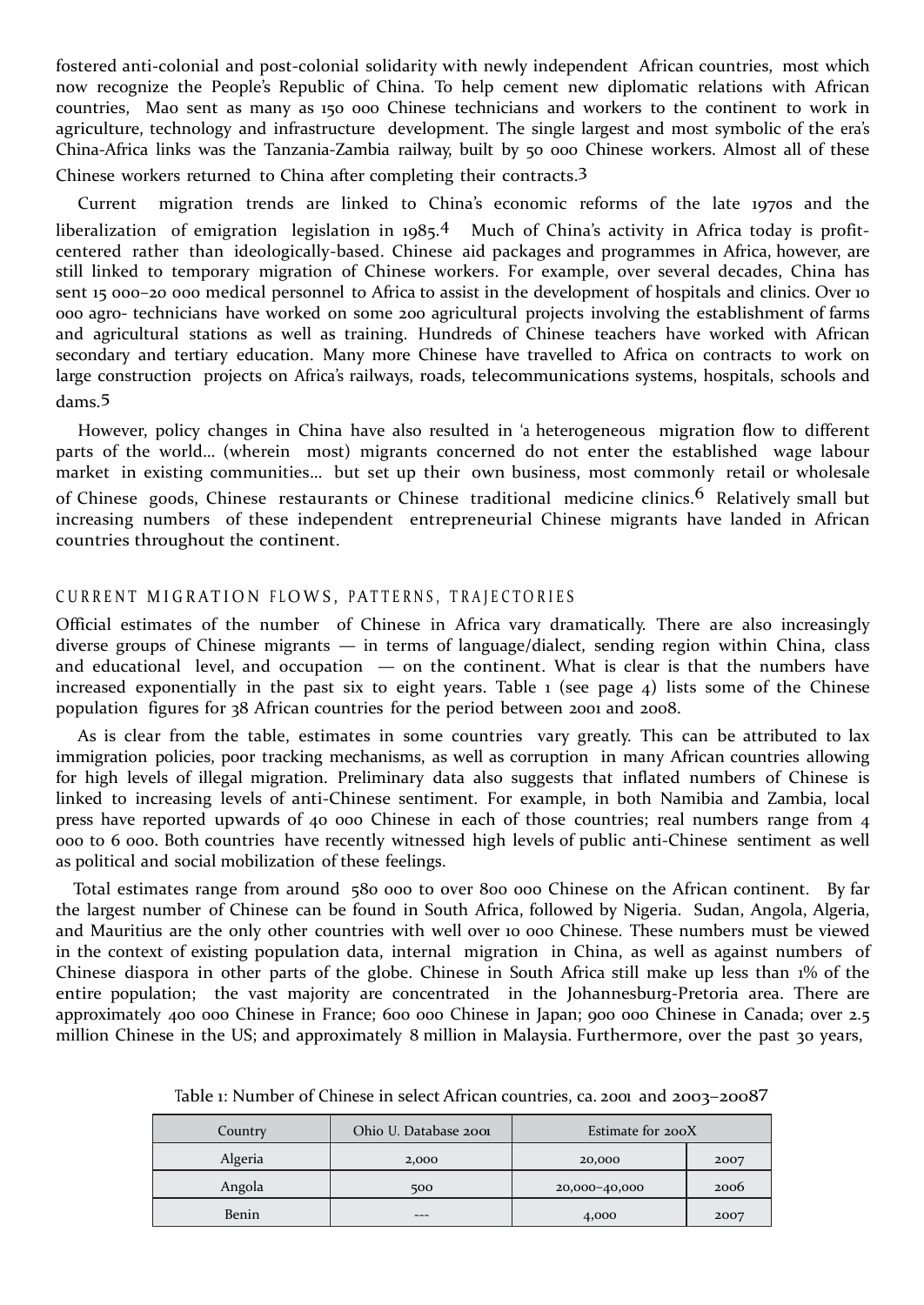| <b>Botswana</b>         | 40                | 3,000-10,000         | 2006-07 |
|-------------------------|-------------------|----------------------|---------|
| Burkina Faso            | $---$             | 1,000<br>2007        |         |
| Burundi                 |                   | 2007<br>150          |         |
| Cameroon                | 1,000-7000<br>50  |                      | 2005    |
| Cape Verde              |                   | 2,000                | 2006    |
| Chad                    | $---$             | 300-500              | 2008    |
| Congo (Brazzaville)     |                   | 7000                 | 2006    |
| Congo (Democratic Rep.) | 200               | 500-10,000           | 2007    |
| Cote d'Ivoire           | 200               | 10,000               | 2007    |
| Egypt                   | $\rm IIO$         | 6,000-10,000         | 2007    |
| Ethiopia                | 100               | 3,000-7000           | 2006    |
| Ghana                   | 500               | 6,000                | 2005    |
| Gabon                   |                   | 6,000                | nd      |
| Guinea<br>$---$         |                   | 5,000-8,000          | 2007    |
| Kenya                   | 190               | 7000+                | 2007    |
| lesotho                 | 1,000             | 5,000                | 2005    |
| Liberia                 | 120               | 600                  | 2006    |
| Libya                   | 500               | 3,000                | 2008    |
| Madagascar              | 30,000            | 60,000               | 2003    |
| Malawi                  | 40                | 2,000                | 2007    |
| Mali                    | ---               | 3,000-4,000          | 2008    |
| Mauritius               | 40,000            | 30,000+              | 2008    |
| Mozambique              | 700               | 1,500                | 2006    |
| Namibia                 | ---               | 5,000 (40,000)       | 2006    |
| Niger                   | ---               | 1,000                | nd      |
| Nigeria                 | 2,000             | 100,000              | 2007    |
| Reunión                 | 20,000            | 25,000               | 2004    |
| Senegal                 | $\qquad \qquad -$ | 2,000                | 2007    |
| Sierra Leone            | 20                | 400-500              | 2008    |
| South Africa            | 30,000            | 200,000-400,000      | 2007    |
| Sudan                   | 45                | 20,000-74,000        | 2007    |
| Swaziland               | 90                | 300                  | 2006    |
| Tanzania                | 600               | 3,000-20,000         | 2006    |
| Togo                    | 50                | 3,000                | 2007    |
| Tunisia                 |                   | 2,000                | 2008    |
| Uganda                  | 100               | 5,000-10,000         | 2007    |
| Zambia                  | 150               | 4,000-6,000 (40,000) | 2007    |
| Zimbabwe                | 300               | 5,300-10,000         | 2005-07 |
| <b>TOTAL</b>            | 129,605           | 583,050-820,050      |         |

Sources: Ohio University 2001; Becker 2004; Chen 2003; AFP 2005; Tull 2005, fn. 98; Sudan Tribune 2005; Xinhuanet 2007; Daily News (Gaborone) 2006; AFP 2006d; PD 2002; DTe 2005; Weidlich 2006; Namibian2006a; IRIN 2006b; Cure 2006; Ren 2007; DPA 2007; XH 2007b; Tian 2007; Hoffmann 2007; CCS 2006:19; Guineenews 2007; Green 2008; AFP 2008; Horta 2008; XH 2008; information from PRC embassies in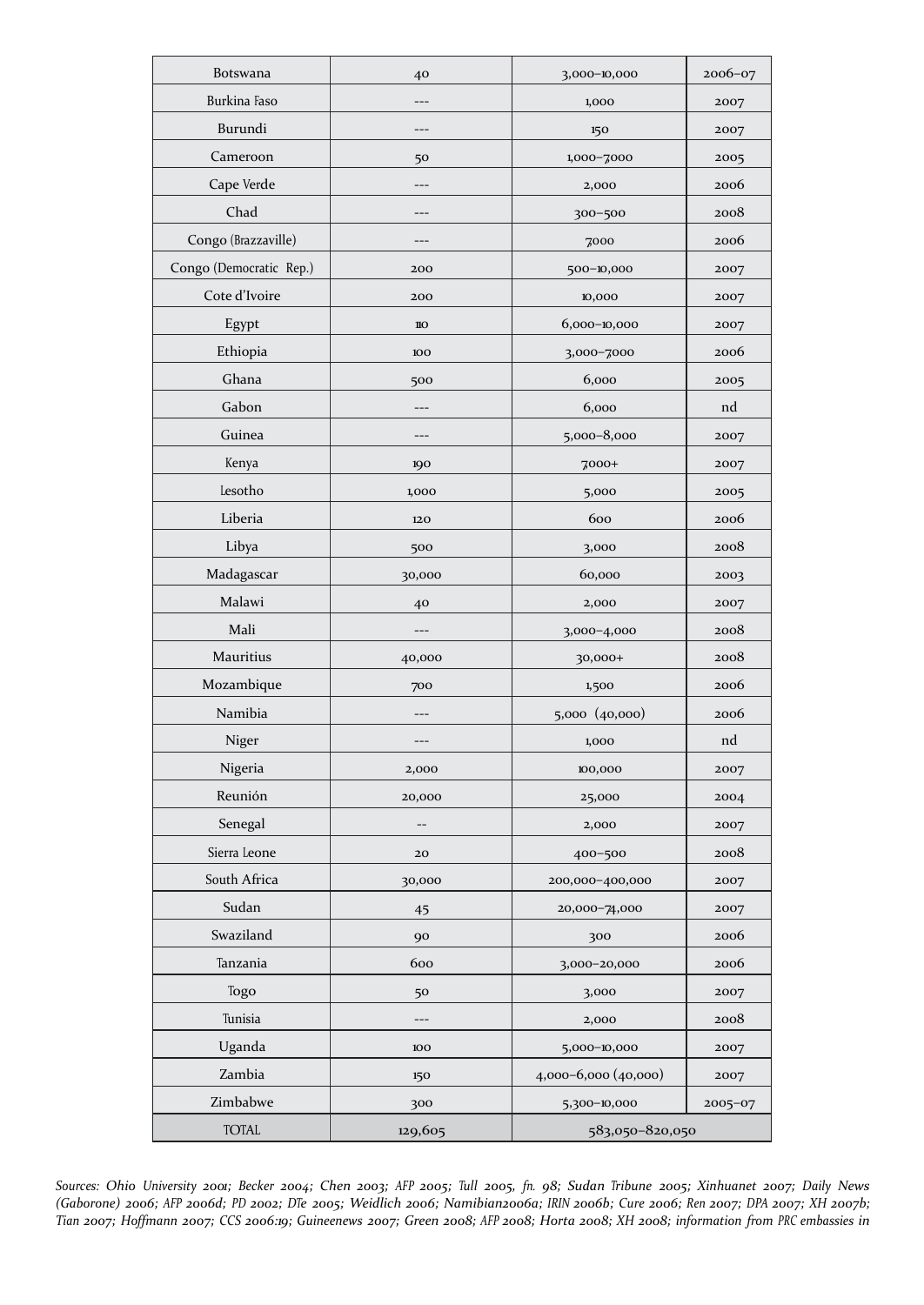Mozam- bique, Liberia, Ethiopia, 2006; Li 1999; Communications with Chinese living in Benin, Botswana, Burkina Faso, Cape Verde, D.R. Congo, Egypt, Ghana, Kenya, Libya, Malawi, Mali, Senegal, Tanzania, Togo, Uganda and Zambia, 2005-2008; Alden 2007; Legeay-Gillon 2008.

China has experienced probably the largest ever case of rural-urban migration in history and the situation continues to escalate. Reports indicate that there are over 140 million rural-to-urban migrants within China; there are further estimates that by 2025 there will be close to 250 000 million.  $8$  Finally, it would appear that many Africans are unable to distinguish between Chinese and other non- Indian Asians; the numbers indicated in Table 1 likely also include smaller numbers of Koreans, Japanese, and Malaysians as well as other smaller groups of non-Indian Asians. In many African countries, all people from East Asia are viewed as 'Chinese'.

The coastal provinces of China, particularly Guangdong, Zhejiang, and Fujian, have been, for many centuries, regions that sent migrants out into the world. Most of the world's overseas Chinese are from particular areas within these few provinces. In some villages, over 80% of the people have migrated over that past three to four centuries; these areas are 'characterised by a long-standing tradition of emigration that has gained self-sustaining momentum.'9 It has become a rite of passage for the men (and more and more women) of these villages to spend at least some time overseas. Young people from these areas are under social pressure to go out into the world and return successful. Migration, then, becomes a measure of one's courage, worth, and success; it has become culturally valued. By extension, these areas become imbued with unique characteristics; Li Minghuan, based on research in southern Zhejiang, calls this *'qiaoxiang* (or overseas Chinese area) consciousness', where the discourse about place and belonging presents the local area as special by virtue of its active linkages with the wider world.<sup>10</sup> These provinces continue to be the main sending regions for today's Chinese migrants to Africa; however, since the 1990s, migrants have also been arriving from new places of origin, including the great urban areas of Bejing, Tianjin and Shanghai. Ma Mung also reports on large numbers of migrants from the Dongbei region, including the north-east provinces of Heilongjiang and Liaoning, and Hubei of central China.<sup>11</sup>

In addition to migrants arriving in Africa directly from China, there are also a small number of migrants arriving in Africa from other overseas Chinese communities in Europe (France, Italy, Spain and Hungary) or from other African countries. Often there are linguistic connections between groups of migrants. Ma Mung writes, for example, of a 'French connection' between Chinese migrants from Wenzhou in Zhejiang province who lived in France for many years before migrating a second time to French-speaking African countries.<sup>12</sup> Similarly, Carling and Haugen report that some Portuguese-speaking Chinese who initially settled in Cape Verde have moved on to Mozambique and Angola in response to increased competition from newer Chinese migrants in the small island nation.<sup>13</sup> There is also increasing anecdotal evidence of Chinese migrants from South Africa moving to smaller, less populated, and more secure countries in the region including Namibia, Zambia and Botswana.

Chinese migration flows have typically been oriented toward countries where entry regulations are less strict; some migrants enter these African countries with the intention of moving on to western countries. For example, in the past two decades, Chinese travelled to Hungary and other countries in Eastern and Central Europe or to Africa; these countries then serve as way stations before attempts to move onto Western Europe, the US or Canada. Chinese migrants, both independent and attached to Chinese businesses are arriving in African countries, often following paths cut earlier by Chinese diplomats, Chinese multinational corporations, large Chinese infrastructure projects, and, in some cases, Taiwanese businesses.

Chinese arrive in Africa (and other ports) by various means. The immigration of a small number of Chinese professionals and labourers is arranged via direct government-to-government arrangement; this would be the case for Chinese medical doctors or agricultural advisors linked to development aid projects.14 Increasingly, however, Chinese migration is arranged via government licensed private employment agencies that find and recruit workers. These agencies help workers obtain proper visa and travel documents. According to Politzer, most workers hired by such agencies tend to work in government-run projects in construction, oil fields and mines. Many independent migrants travel to Africa via informal social networks of friends, family, fellow villagers/townspeople, and other interpersonal connections. Some earlier migrants to Africa often help newer migrants, setting up semilegal or unlicensed employment agencies, which sometimes charge high fees for a wide range of services.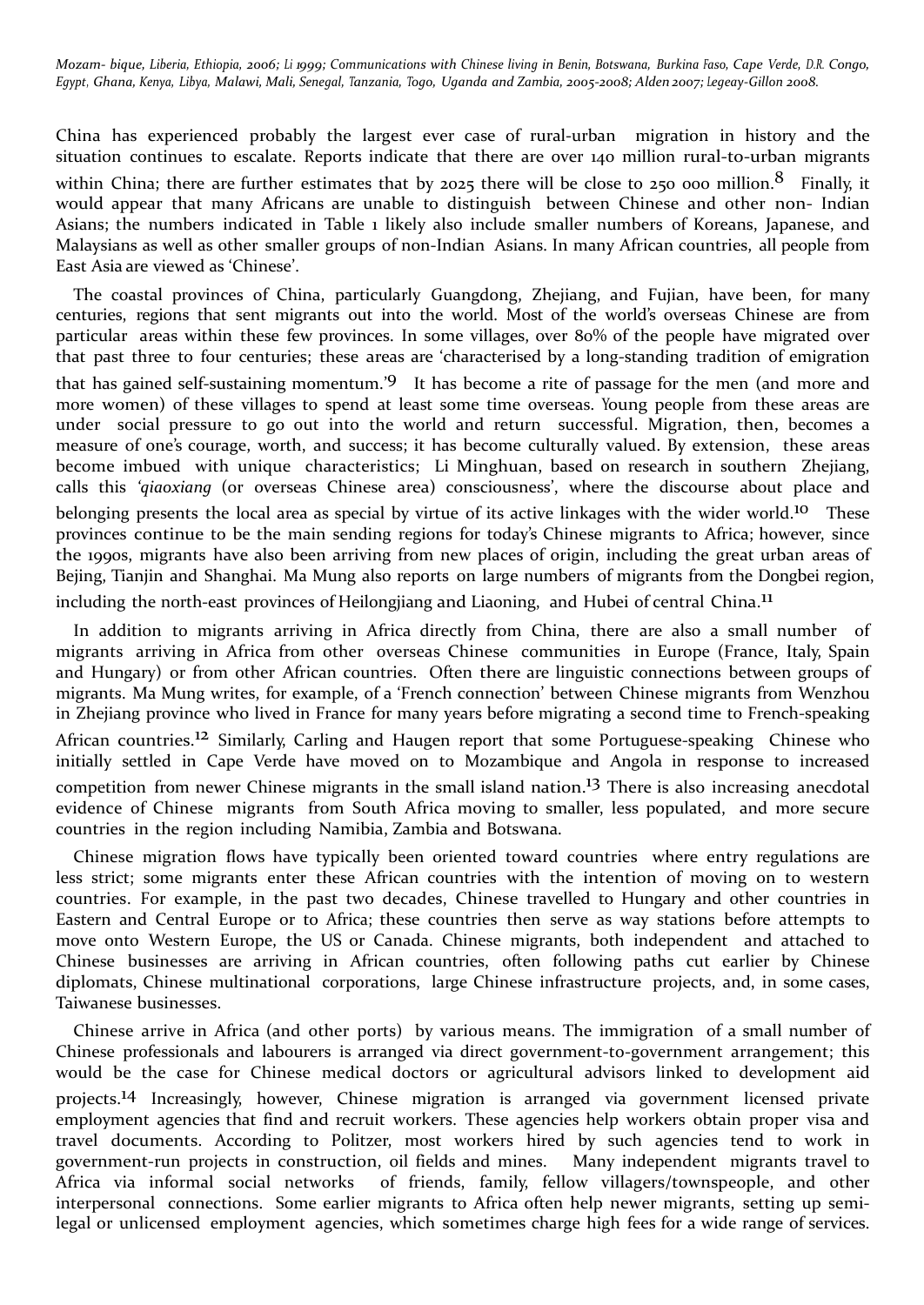Often individuals take out personal loans to cover the costs of airfare and settling in expenses. Field research in the Free State indicates that many young people took out loans for large sums of money, which take years to repay. Finally, those who can not obtain legal means go through 'snakeheads' or human traffickers/smugglers. Apart from the government-to-government arrangements, the distinctions between the other three methods of transit can often be blurred.

## TYPES OF MIGRANTS

Emmanuel Ma Mung identifies three types of Chinese migrants to Africa: temporary labour migrants linked to public building works and large infrastructure development projects undertaken by large Chinese enterprises; small-time entrepreneurs; and transit migrants. The Migration Policy Institute identifies a fourth category of agricultural workers. The largest of these, is temporary labour migration. Of the 700-800 Chinese companies operating in 49 (out of 53) African countries,<sup>15</sup> most often hire some local labour, but they also rely heavily on Chinese migrant labour in their infrastructure, public works, oil, and mining operations. Ma Mung reports that there are approximately 80,000 Chinese workers employed by these Chinese firms.<sup>16</sup> Others report even higher numbers; for example, Legeay-Gillon claims that in 2007 there were approximately 130 000 Chinese working in Africa.17 The use of Chinese contract labourers has become one of the most contentious issues in contemporary China-Africa relations, particularly in view of high levels of unemployment in many African countries. Chinese firms justify this practice on costs, cultural affinity, and productivity arguments.<sup>18</sup>

Most of these migrants stay for the duration of their contracts (typically one to three years) and return to China.19 These labour migrants, I argue, can be further divided by profession: while the vast majority of temporary labour migrants are semi-skilled, there is also a smaller managerial and professional class of migrant employed in large construction projects as well as in the financial, telecommunications, and media sectors. While the vast majority of those from the less skilled category of worker tends to return to China, a larger proportion of the managers and professionals often remains in the African host country as independent migrants, often establishing themselves as small entrepreneurs. Table 2, compiled from information extracted from Ma Mung, lists various types of Chinese investments in Africa; all of these large resource extraction and infrastructure projects would likely employ some combination of local and Chinese workers.

| Country                       | Resource Extraction                      | Infrastructure Project                                                                             |
|-------------------------------|------------------------------------------|----------------------------------------------------------------------------------------------------|
| Zambia, DRC                   | Cobalt & copper extraction               |                                                                                                    |
| Mozambique                    | Coal & oil infrastructure                | Sports stadium                                                                                     |
| Zimbabwe                      | Coal & ferrochrome exploration           | Roads, mobile telephone networks, production &<br>distribution of electricity                      |
| Ethiopia                      | Drug manufacture, oil<br>exploration     | Construction of motorways, hydro-electric power station                                            |
| Republic of<br>Central Africa | Uranium and oil exploration              | Cement factory, sports stadium                                                                     |
| Gabon                         | Timber, manganese, niobium,<br>iron, oil | National Assembly, Senate, City of Information, hospitals, Presidential<br>Palace, railway & roads |
| Mali                          | Cotton treatment plant                   | Congressional Palace, roads                                                                        |

| Table 2: Chinese Investments in Africa |  |  |
|----------------------------------------|--|--|
|----------------------------------------|--|--|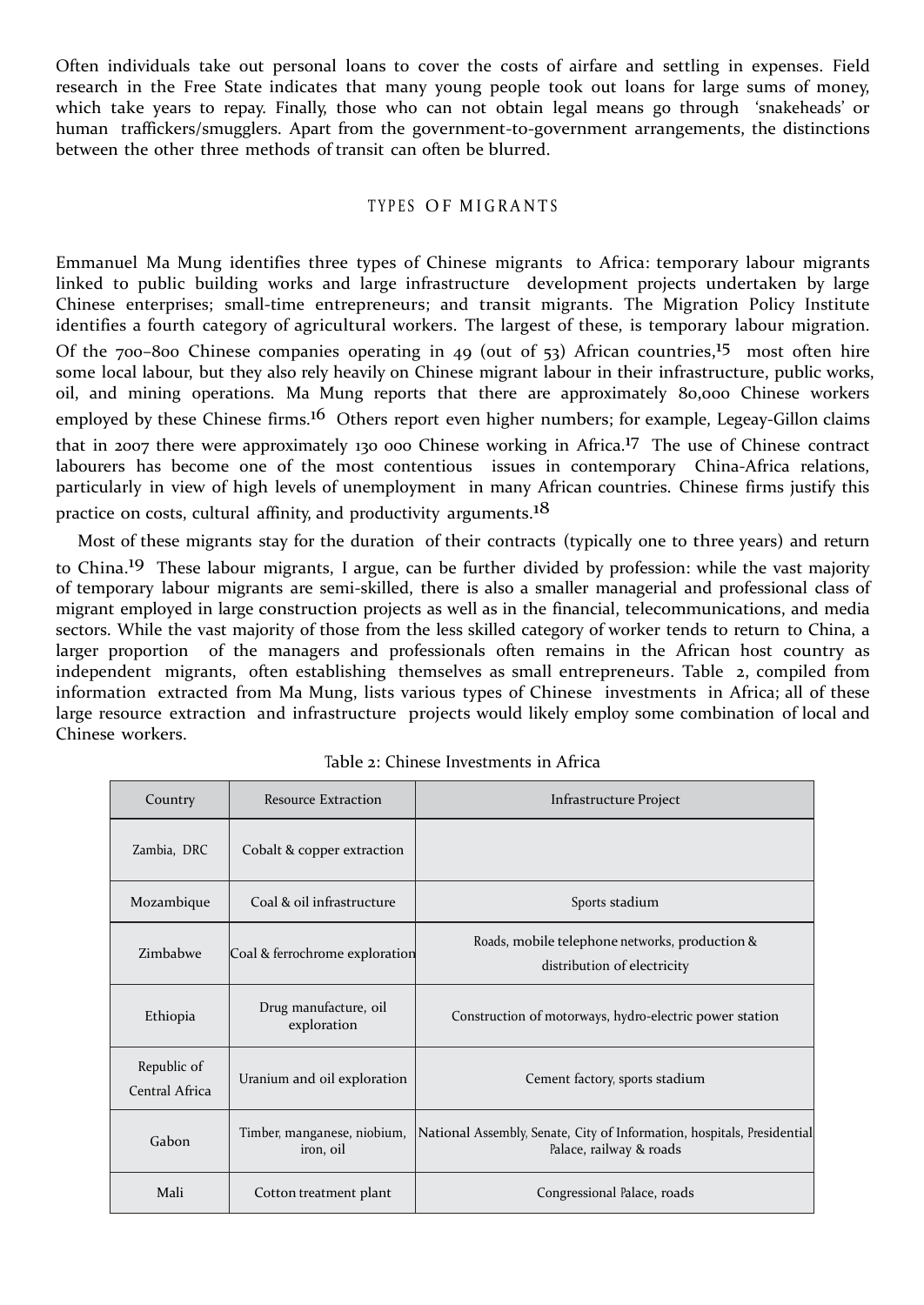| Sudan   | Oil                | Hydro-electric power plants, power stations, oil pipeline                 |
|---------|--------------------|---------------------------------------------------------------------------|
| Senegal |                    | Health facilities, sports stadium, ultural infrastructure                 |
| Algeria | Petroleum refinery | Residential construction, extension of Algiers airport, dams,<br>motorway |

Source: Ma Mung, 'Chinese Migration and China's Foreign <sup>P</sup>olicy' in *Journal of Chinese Overseas* 4 (1) May 2008: 96-97.

The second group of migrants are small-time entrepreneurs, traders, and small investors or what Carling and Haugen refer to as 'new entrepreneurial migration' where the emphasis is placed on 'migrant' rather than on 'entrepreneur'.<sup>20</sup> These migrants were not necessarily entrepreneurs in China, but upon migrating to Africa (and other parts of the globe) they establish their own businesses, commonly in retail or wholesale trade of Chinese-made goods, rather than entering the wage labour market. Reasons for this include lack of fluency in local languages, low capital required for start-up, as well as linkages to Chinese manufacturers.

Ma Mung reports that migration of small entrepreneurs involved in the export of Chinese products have resulted in the establishment of hundreds of Chinese shops in French, Italian and Spanish cities; in the Central European countries of Hungary, Czechoslovakia and Romania; and across Africa.<sup>21</sup> In addition to 'China shops' some Chinese migrants also run restaurants and Chinese traditional medicine clinics/outlets. The 'entrepreneurial migrants' term incorporates not only the 'entrepreneur' who initially sets up the business, but also workers in the business who often include relatives, family friends, or people from the same village/town in China. Often Chinese retailers and other businesses choose areas where their Taiwanese predecessors had established businesses. For example, in Mauritius, Nigeria, Namibia, Lesotho and South Africa Taiwanese factories and other businesses were established first, some as early as the 1970s.

In many African countries one might notice that 'China shops' are almost identical. They tend to sell a wide range of low-cost (and one might argue, low quality) China-made textiles, often to the lowest end of the consumer market. Items available at the typical 'China shop' will include leather and imitation leather goods (shoes, belts, handbags); clothing (men's, women's, and children's under and outerwear); scarves, shawls, hats and wigs; sports bags and luggage; bicycles, toys and other items for babies and small children (strollers, playpens, etc.); costume jewellery; mattresses, blankets, towels, rugs and linoleum flooring; and small household appliances and electronic goods. Sometimes these 'China shops' also sell locally-made products. For example, in Cape Verde, because of the popularity of Brazilian footwear and clothing, many China shops have also begun to import and sell Brazilian products. In South Africa, in response to an on-going campaign to buy locally, many 'China shops' also sell 'Proudly South African' products, including children's school shoes and blankets. Most of the Chinese products are sourced directly from manufacturers in China, thus reducing the number of intermediaries, the cost, and ultimately the selling price of the goods.

In addition to these retail China shops and businesses, several larger African cities have become home to Chinese wholesale traders. The largest of these are in Johannesburg; Casablanca is home to several hundred Chinese wholesalers; and Accra, Yaounde and Douala also host several Chinese wholesale markets. Johannesburg has almost a dozen of these large wholesale centres, each of which has several hundred wholesale shops or stalls; these include China City, China Mart, Asia City, Hong Kong City, Crowne Square, Gold Reef Emporia, Dragon City, African Trade Centre, and Orient City. These form a regional shopping hub which provides goods not just for South Africans but also to retailers and consumers neighbouring countries (Botswana, Lesotho, Zimbabwe, and Angola) and from across Africa.

Ma Mung points out that the growth of overseas Chinese enterprises in Africa actually creates a demand for labour (rather than the demand emanating from the general labour market in the host country) and thus encourages, via social and economic networks, further labour migration from China.<sup>22</sup> Carling and Haugen argue, however, that hiring other Chinese nationals has to do with trust rather than pure ethnicity; in other words, workers are recruited amongst relatives or family friends who are known and trusted, not because they are Chinese.<sup>23</sup> It is these kinship networks rather than broader transnational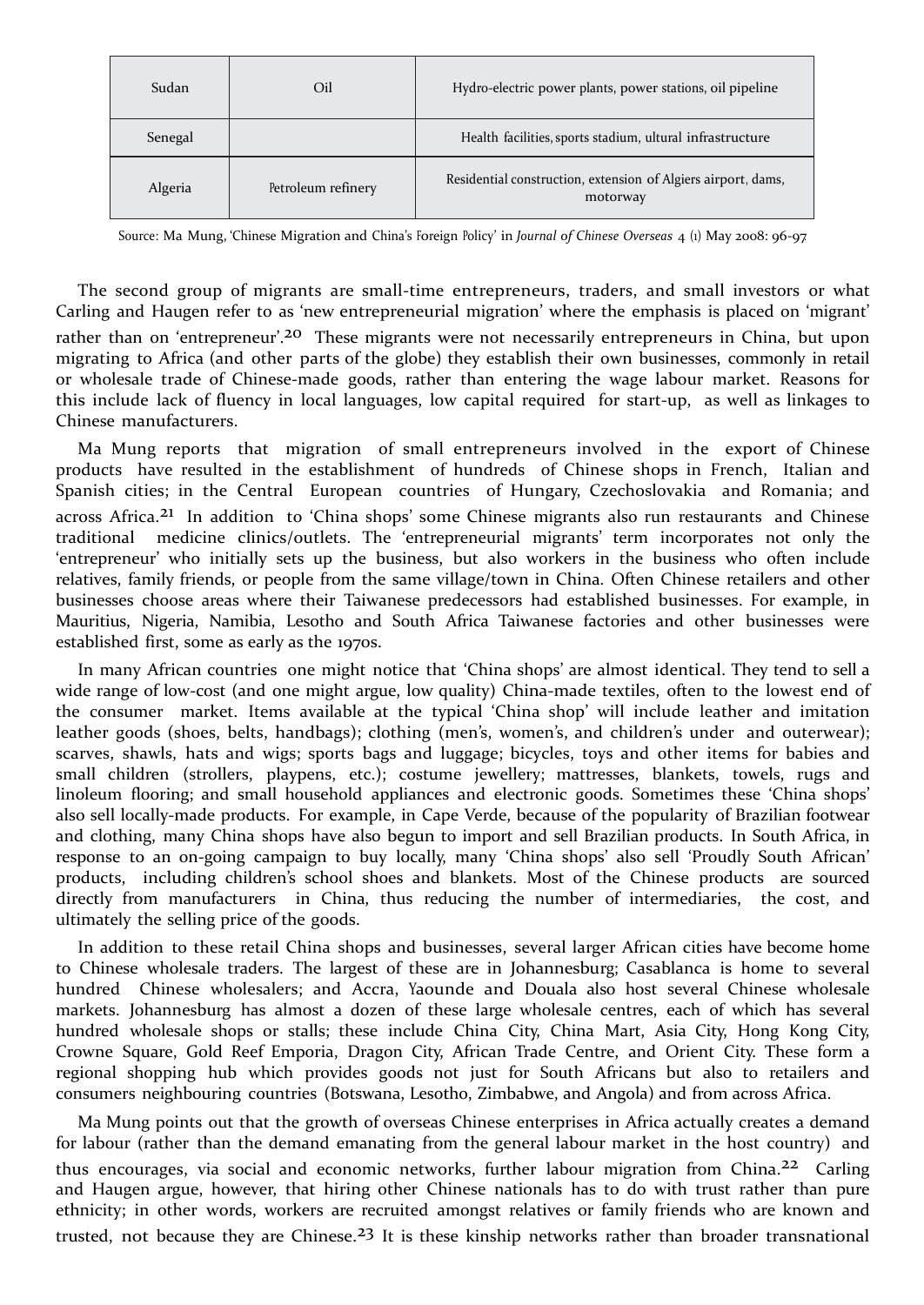ethnic networks that form the basis of migration flows from particular regions of China to particular areas of Africa; for example, in the Free State province of South Africa, almost all of the new Chinese migrants are from the Fuging region of Fujian province.<sup>24</sup>

The last two groups of Chinese migrants to Africa include farmers and in-transit migrants. Intransit migrants are most difficult to identify and document because of their informal status; they may enter on legal tourist or business visas and then overstay. In-transit migrants use Africa as a jumping off point for Europe or North America because of hardening immigration policies in these western countries. Some may be able to find work with other Chinese migrants while in Africa and some amongst these may eventually establish themselves legally in their African host countries.

According to the China-Africa Business Council several thousand Chinese farmers have recently migrated to Kenya, Uganda, Ghana and Senegal most from Hubei Province.25

Sautman also reports that there are Chinese farmers in Zimbabwe, Zambia and South Africa.<sup>26</sup> Burski, in a recent paper, claims that there are currently over 50 agricultural villages in 28 African countries with a total of over 15 000 Chinese peasants now living in isolated, remote, rural areas of Africa.<sup>27</sup> There is ongoing research into agricultural migration in Zambia, but to date there has been no detailed published empirical work on this newest group of Chinese migrants to Africa. Given the current global food crisis it would be well worth monitoring this segment of Chinese migration to Africa.

Finally, in addition to these groups of migrants, there are also Chinese diplomats in most African countries, increasing numbers of Chinese journalists, as well as several thousand Chinese students attending tertiary institutions in Africa, mostly in South Africa.<sup>28</sup> These groups, like Chinese contract workers, typically leave Africa at the conclusion of their contract periods or, in the case of the students, when they finish their degree programmes.

# SETTLEMENT PATTERNS

Discussions of Chinese migrants in Africa must address the issue of whether or not temporary migrants will eventually settle in their African host countries. The largest portion of the various types of migrants discussed in the above section, whether on contract to large Chinese-run construction projects, employed as managers with Chinese SOEs, or with the Chinese diplomatic services, will eventually return to China. Amongst the independent 'entrepreneurial migrants' it is still uncertain as to their longer-term intentions. Such decisions are often based on the success of their business ventures and related to the reception they receive in their host country. I would argue that most Chinese in Africa cannot, as yet, be defined as settlers (with the exception of some Chinese in South Africa); rather, they fit in one of two categories: modern-day sojourners or transnational citizens. The difference between these two categories, to some extent, is not only one of class, but also of intention.

The modern-day sojourners want to make a profit in Africa and return, successful, to their home villages and towns. One Chinese ambassador to a large African country argued that most of the Chinese migrants to Africa had one dream: that was to return home to build a three-level home or 'monument' to their success overseas. To them, hardships of life in Africa are worthwhile and surmountable because they are seen as temporary. He explained that there is a cultural value placed on suffering for the longerterm goals; without hardship, there is no gain. He argued that the value of delayed gratification is a part of the Chinese philosophy and mentality; there is a firm belief that if you focus, if you work hard, and if you live frugally, you can succeed.

Africa provides great opportunities if migrants are willing to assume the risks involved in migrating, temporarily, to places so far and so different from home. Even for the migrant worker, three years on an overseas contract may provide enough capital to finance the construction of a new home whereas it might take ten years or longer to do the same on the wages he might earn if he stayed at home. Put another way, wages in Africa can be 30-400% higher than in China.<sup>29</sup> Amongst the entrepreneurial migrants, even a modest return on initial investments can afford continued travel between Africa and China. Often young men who have spent a few years in Africa will go to China to find wives. Many young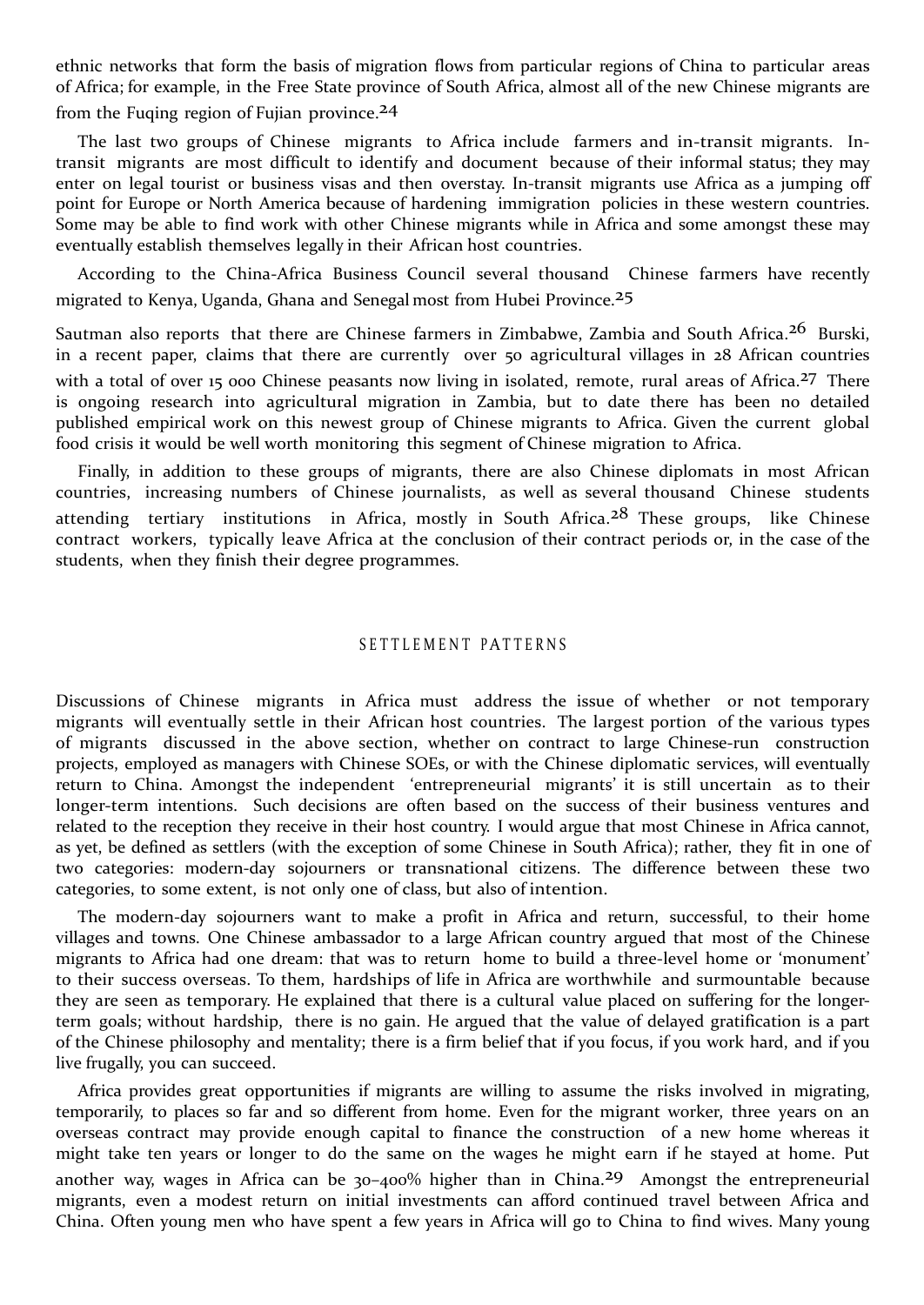people send their Africa-born children back to China to be raised by grandparents or other family members so that they can attend Chinese schools and learn to 'be Chinese'. They have invested in businesses, but often live modestly, even frugally, still uncertain about longer-term decisions about 'home'. One indicator of this transitory 'limbo' or sojourner life, is that many of these entrepreneurs continue to live in spaces carved out at the backs of (or upstairs from) their business premises or in rental properties.

The transnational overseas Chinese operates in a more cosmopolitan, globalised world. He can make investments in one or more African cities or countries; maintain business interests in manufacturing in China and wholesale outlets in several African countries; travel to and fro several times a year; educate his children in good, private, schools of his/ her choosing; and keep at least two or three homes in several different countries. There are a small number of such transnational Chinese operating in various African countries.

Those who have now been in Africa for ten years or more, I would argue, fall into a different category. Together with the next generation of African-born Chinese these Chinese have, indeed, become settlers. They often have split and blended identities. In South Africa, for example, we witness the children of Taiwanese and Chinese migrants born and/or raised in South Africa asserting their South Africanness; they do not know China (or Taiwan) as home. They are South Africans not only by birth or naturalization, but also in terms of how they view themselves. They own property in South Africa. However, in terms of the overall numbers of Chinese in Africa, these Chinese 'settlers' probably number less than 20 000 and are predominantly based in southern Africa.

#### RELATIONS WITH AFRICA HOST COMMUNITIES

Alden writes that 'For many Africans, the relatively sudden appearance of Chinese settlers in their midst is certainly puzzling, especially in light of their lower level of skills and their apparently limited financial means.'30 In the majority of African countries, accustomed, perhaps, only to wealthy Western foreigners, the Chinese are, indeed, conspicuously different. However, many African nations, for many years, have also played host to large numbers of foreigners in their midst: Lebanese in west Africa, Indians in southern and east Africa, and the French in north Africa. Are the reactions to the Chinese more intense? Or are they simply the newest in a procession of 'others' in their lands? There are a number of factors that influence host country attitudes and perceptions of Chinese migrants.

Certainly the impact of the media, particularly negative western media portrayals of China, China's activities of the African continent as 'predatory' and 'neo-colonial' as well as usage of terms such as 'invasion' play a large role in influencing local attitudes and behaviours toward Chinese people on the continent. State relations with China also play a role. While bi-lateral state relations might be good, depending on the socio-economic conditions of the particular country as well as local politics, China's close ties to a particular African government might be viewed negatively by the political opposition and its citizens, as in Zimbabwe or Sudan. These negative views then impact the perceptions of local populations of the Chinese migrants, who are often viewed as agents of the Chinese state. For example, rebel forces in Ethiopia and Sudan have expressed anti-China views, based on the links between China and the national regimes that the rebels oppose. $3<sup>1</sup>$ 

To further complicate matters, many Chinese contract workers live in compounds, isolated from their host communities. Their isolation and the closed-nature of these compounds together with the long hours often worked by contract labourers also lead to rumours, many of them completely unfounded. For example, many African countries have rumours that China is using slave or prison labour on their large construction projects. One researcher explains:

The Chinese are a mysterious presence in Angola. Everyone seems to know about them and their assorted projects, but few people have actually seen them, and scarcely anyone can claim to have talked to them. The Chinese rarely venture beyond the encampments in which they live and work. This isolation has bred fabulous rumours; several Ango- lans state with certainty that the labourers have been released from prison to work off their sentences. Angola is a country that virtually falls into a coma on the weekend; locals refused to believe that a free man could work as hard as the Chinese do, and for so little money.<sup>32</sup>

So, numerous rumour mills contend that millions of Chinese 'unemployed and prisoners' are shipped to Africa and forced to work in construction and mining. How else might a local community explain how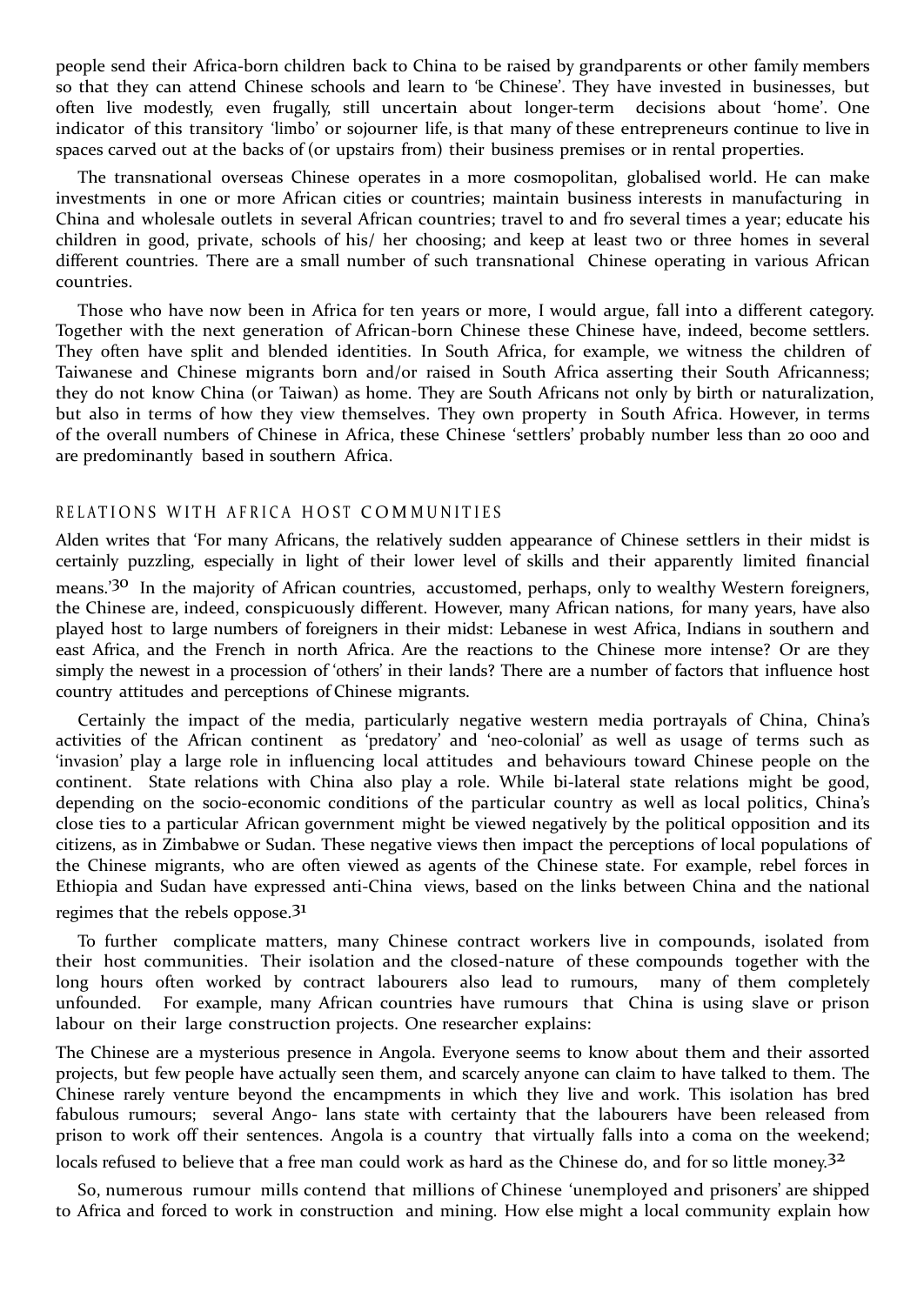these isolated groups of Chinese workers carry on working 10-12 hour-days, often  $6\frac{1}{2}$  or 7 days a week, endlessly?

Myths also persist to explain Chinese business successes. For example, on-going rumours that the Chinese state provide low-interest loans and other subsidies to Chinese migrants or that all these independent entrepreneurial migrants are somehow connected to the Chinese SOEs, neither of which is true, persist in part because local communities can not understand the motivations of the Chinese migrants or explain their successes.

Increased anti-Chinese sentiment in some African countries may have to do with a Chinese saying:

'One Chinese is a dragon, many Chinese are bugs'.33 As numbers of Chinese and numbers of China shops increase, there is increased competition and saturation of certain markets. Local businesses often cannot compete with 'China shops' due to their ties to Chinese manufacturers. Large numbers of Chinese, in competition with local businesses and with one another, tends to lead to increased anti-Chinese sentiment, increases in both petty crime and more violent crimes against Chinese, and increased corruption and extortion, especially as larger numbers of successful Chinese become flashy with their money, and particularly in circumstances where the majority of the host community remain unemployed or underemployed.

Sautman also argues that most Chinese in Africa generally live more like their African counterparts than like Western expatriates. He says, 'They are paid much less and live more frugally than Western expats doing comparable work… Chinese 'workers' (i.e. managers, engineers and skilled craftsmen) for one construction firm in Angola receive some \$500 a month, live two to three to a room, and cook for themselves, while Europeans rent a house and eat out.'34 The increased proximity, both physical and economic, can also make the Chinese easier targets for extortion, petty crimes and xenophobic violence under certain circumstances.

In addition to African traders who compete with 'China shops', workers employed by Chinese companies and labour unions that represent them form another group which is often highly critical of the Chinese. Chinese employers, in various sectors, have been criticised for poor labour practices and low wages. A recent research trip to Namibia revealed that while Chinese employers in the construction sector have, in fact, side-stepped several local laws (labour, tax, employment equity), it was also evident that Chinese were being singled out for criticism. For example, according to Namibian government officials fewer than 20% of all companies registered in Namibia had complied with the national employment equity regulations, and yet it was only the Chinese who were singled out for criticism for their extra-legal practices.

Anti-China and anti-Chinese sentiment is found in west and east Africa as well, but China-related political tensions appears to be most acute in southern Africa. Oppositions in the region are more developed and more likely to engage in nationalised, rather than tribalised, forms of ethnic mobilisation; that is to criticise foreigners rather than co-national ethnic groups.

To the extent that anti-China and anti-Chinese sentiment has been prominently manifested, it does not appear to be spontaneous, but rather the result of mobilisation by political forces that oppose or are highly critical of ruling parties. Southern African opposition parties and movements have mobilised against

China as a 'new colonialist' and have accused Chinese of being exploiters who degrade local economies.35 They have sought to halt or limit the influx of China-made goods and Chinese migrants. Of even greater concern, Zambia in 2006 and Lesotho in 2007 saw outbreaks of anti-Chinese violence.<sup>36</sup>

While there are numerous instances of increasing anti-Chinese sentiment, we cannot assume that all African countries are such poor hosts to Chinese migrants. Certainly it is difficult to make any sweeping statements about the reception and treatment of Chinese in all 53 African nations or about all communities within countries. Surveys and on-the-spot observation in a few countries indicate that, apart from those individuals who compete with or work for Chinese, many Africans admire China and the Chinese for their

economic contributions and hard-working style.37 For example, a recent study found that in Zambia, with the exception of the Copperbelt, where the Chinese have a particularly bad reputation associated with the working conditions at the Chinese-operated mine, the overwhelming majority of people interviewed have very favorable perceptions of China, simply because they can now buy a broader range of affordable consumer goods.<sup>38</sup>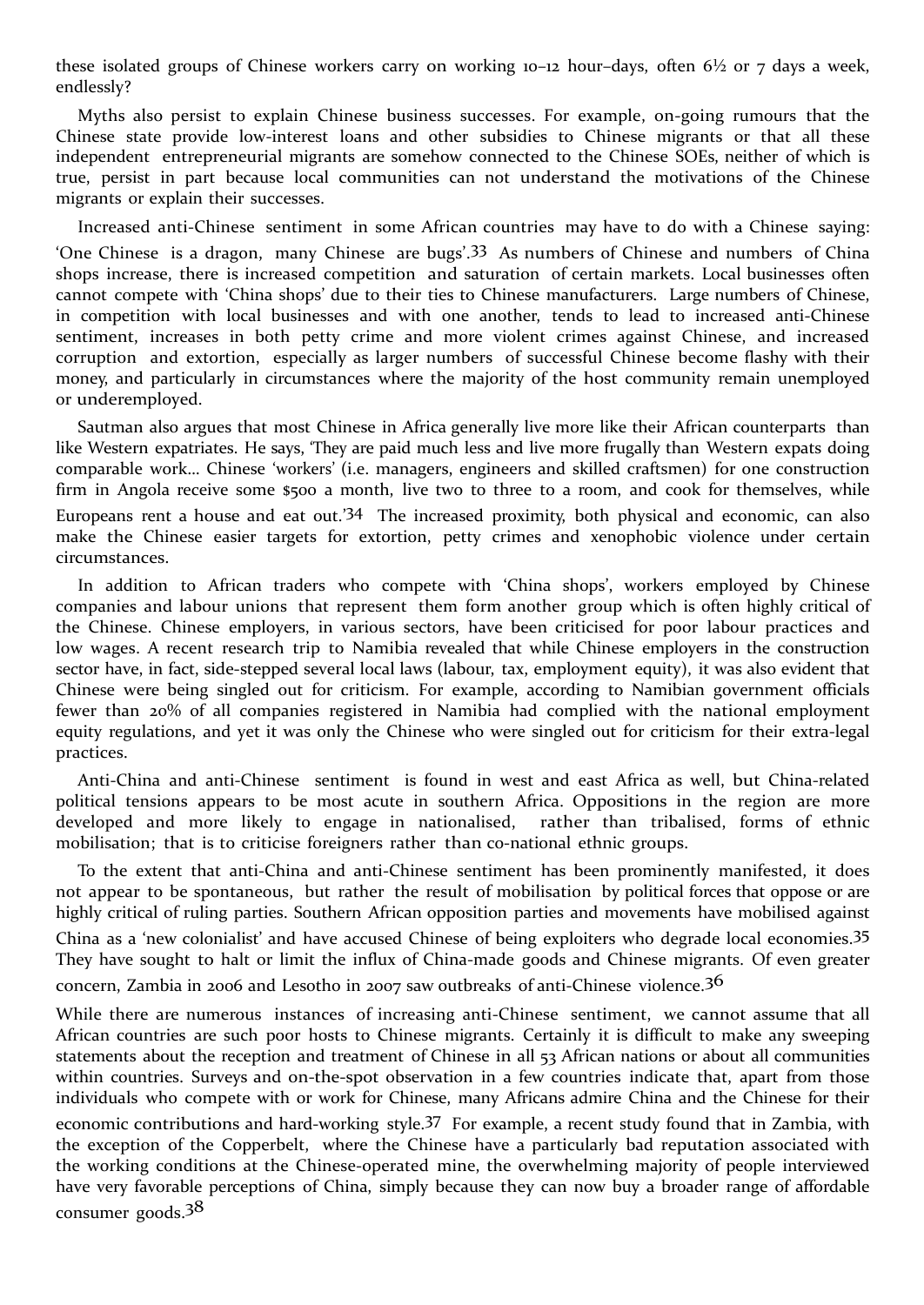Similarly, preliminary analysis of a small survey carried out amongst students and faculty at the University of Johannesburg seems to indicate that most respondents hold a rather balanced view of the Chinese and find much to admire about them.

Longer-term economic impact of Chinese migrant activities has yet to be measured, but in terms of attitudes and perceptions of Chinese, Africans have mixed views, with good reason. Sautman writes: 'Inexpensive Chinese-made household goods and textiles brought into Africa by both Chinese and Africans may inhibit African light industry formation and thus harm a section of the poor as potential producers';39 however, electronic equipment, clothing, and other Chinese products because they are much cheaper than Western imports and local products also benefits wider sections of these same communities as consumers. In Cape Verde Chinese business migrants have brought about an increase in purchasing power of Cape Verdeans due to the lower prices of their imported goods. Local landlords, too, have profited greatly from a steep increase in rents. Simultaneously, however, local retailers see profits dwindle and have been driven out of business, unable to compete with Chinese retailers. Thus, as Carling and Haugen report: 'The gains and losses connected with the survey of the *baihuo* (Chinese) businesses in Cape Verde are unevenly distributed among the Chinese as well as the Cape Verdeans.'40

There are also, increasingly, more and more anecdotes about social contact between Chinese and Africans throughout the continent: cordial work relations, friendships, bi-racial romantic relations, and even increasing numbers of bi-racial children. These are, albeit, new and few and require further study.

# CHINESE IN SOUTH AFRICA

South Africa, as the only country on the African continent with an existing South African- born community of Chinese41 as well as the largest population of Chinese on the continent is worth separate consideration as it illustrates various waves of different types of Chinese migration. Further, it might provide some indication of where and how the Chinese fit in an African nation. South Africa is home to three distinct communities of Chinese: the Chinese South Africans or indigenous Chinese, the Taiwanese and Taiwanese South Africans, and the new Chinese immigrants from the PRC. The Chinese South African community of approximately 10 000 is made up of 2<sup>nd</sup>, 3<sup>rd</sup>, and 4<sup>th</sup> generation South Africans whose ancestors began arriving from China in the late 1870s. The Taiwanese and Taiwanese South African community, established in the late 1970s and 1980s, is about 6 000 strong. And the newest and by far the largest community of Chinese began arriving from mainland China in the mid- to late-1990s; estimates of this community range from 200 000 to over 350 000.

The ancestors of the Chinese South Africans arrived in the country as early as 1870, although most came at around the turn of the century. They came in small numbers, as independent migrants, initially lured by the idea that they might make their fortunes in gold mining. What they encountered, however, was racism and discrimination: if you were not 'European' you were not permitted digging licenses. These first insults were followed by a litany of laws prohibiting non-whites, and sometimes specifically 'Asiatics', from trading and residing freely.

The Chinese South African community remained small, their growth limited by immigration restrictions. They continued to suffer under a myriad of discriminatory laws, just like all other 'non-whites' in South Africa during t h e first half of the 20th century and throughout most of the apartheid years. From the late 1950s and 1960s, and particularly during the 1970s, however, growing social acceptance by white South Africans created just enough of an opening for Chinese to start sending their children to private white schools and gradually move into white areas, always on a permit basis. Today the Chinese South African community is largely middle class and professional, having negotiated, studied, and worked their way into a hard–won respectability. This small community also recently won a long and hard–fought battle to have their previous disadvantage recognised in a very public court decision around their exclusion from affirmative action. Unfortunately, negative public reaction to the court decision continues to hamper their sense of belonging in South Africa.

Their identity as respectable South African citizens of Chinese heritage has, however, come under pressure by the growing numbers of new Chinese immigrants. Most media coverage of the Chinese in the past decade has been negative, focused on hawking, overfishing, abalone and rhino horn smuggling, drugs, human trafficking, gun-running and Chinese-on-Chinese crimes. Taiwanese and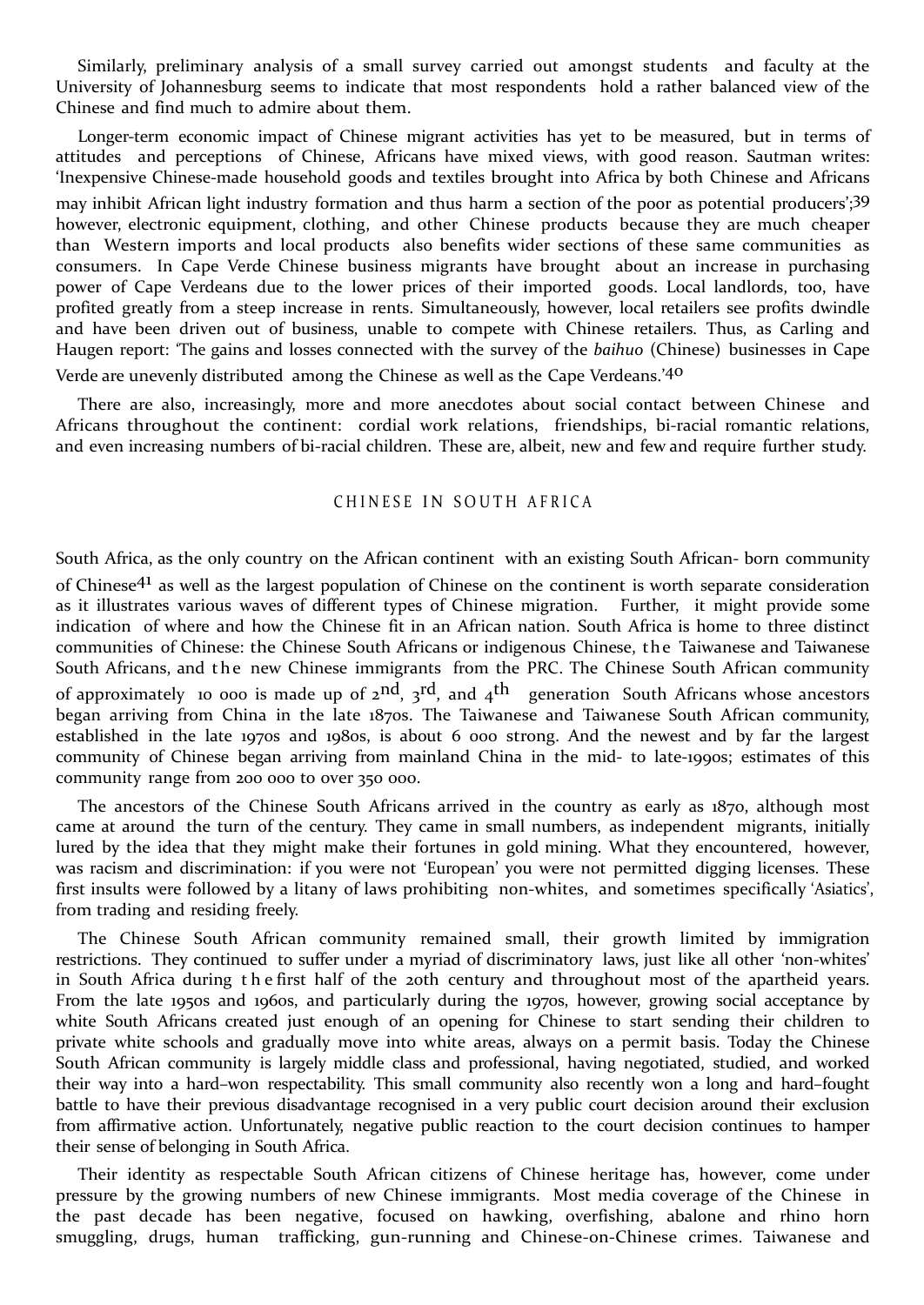Chinese triads, no doubt, migrated to South Africa together with more law abiding members Chinese, but these groups are little researched for obvious reasons. In fact, the word 'triad' seldom makes an appearance on the pages of South African news.42 Rumours, however, abound. Rumours of contract killings, of protection monies extracted from Chinese businesses, and of intimidation and hit lists. Even the more seemingly benign coverage of Chinese businesses in Cyrildene43 shows images of Chinese men squatting outside their restaurants in undershirts and slops

— not a very respectable image. The problem with most of these articles and images is that they conflate all Chinese into one group, when, in fact, there are several.

Most of the Taiwanese here arrived during the apartheid years, when the apartheid government offered generous subsidies and incentives to foreign businesses willing to open up industries in and around the former homelands. Most of those that arrived during the 1980s were industrialists and businessmen or senior managers; they settled in rural or semi-rural areas, many opening up textile factories. These were followed by independent Taiwanese immigrants, small businesspeople and students who settled in the cities, mostly in and around Johannesburg, Pretoria, and Cape Town. At their height, there were a reported 30 000 Taiwanese in South Africa. Because of dual citizenship allowances in Taiwan, many applied for and received South African citizenship.

Then, from the late 1990s, as subsidies expired, South Africa transferred their official recognition from the Republic of China (Taiwan) to the People's Republic of China (PRC), labour problems increased, and, perhaps most importantly, they faced increased competition from inexpensive Chinese imports, more than 20 000 of the Taiwanese left South Africa. The remaining 6 000 Taiwanese, most South African citizens, have now been around for almost two decades. Some of their children were born here; many other young Taiwanese know no other home. They too, like the Chinese South Africans, have committed themselves to staying here and contributing to South Africa's development.

The newest waves of Chinese migration are primarily from the PRC. Starting in the late 1980s and picking up pace in the period leading up to South Africa's recognition of the PRC in January 1998, significant numbers of both legal and illegal immigrants have entered South Africa from mainland China, dwarfing the existing South African-born Chinese community and the Taiwanese. These numbers have increased even more dramatically in the past five to seven years. In terms of this third wave of immigration, mostly from mainland China, researcher Anna Ying Chen identifies three distinct periods: the first from the late 1980s to the mid-1990s; a second from the mid- to late 1990s; and a third – larger and ongoing – wave which

# began in the early 2000s. 44

The earliest of these new Chinese immigrants from mainland China arrived in South Africa in the late 1980s. Many landed in South Africa between 1989 and 1992. We speculate that many of these immigrants arrived along two primary routes: the first group arrived via Lesotho and the second via Hungary45 through the Ivory Coast. The majority of this group came to South Africa with little and started up small businesses. Those that came via Lesotho initially began as employees for Taiwanese businesses. After years of hard work, by late 1990s, many of these earliest immigrants from mainland China became quite successful, owning established and profitable business, mostly as importers and wholesalers of Chinese products and as owners of their own factories. However, like many of the early Taiwanese industrialists, as many as half of these earliest Chinese immigrants have recently left South Africa due to security and other family concerns; some have returned to China<sup>46</sup> while others have remigrated to Canada, Australia, and other developed Western countries.

The second inflow of mainland Chinese into South Africa took place in the mid- to late 1990s, in the period immediately following the first democratic elections and as South Africa ended its relationship with Taiwan and established diplomatic relationship with the PRC. These early Chinese businesses, some stateowned enterprises (SOEs) and others private, typically sent between two to ten Chinese nationals to staff their operations. At the end of their two- to three-year contract periods, some of these Chinese employees – from across China – decided to stay on in South Africa. Those who chose to remain were largely well-educated professionals, many with international work experience and capital. They have since established extensive business networks in Southern Africa and in China. Many have expanded beyond their initial trading businesses into other industrial fields, including mining, manufacturing, and property development.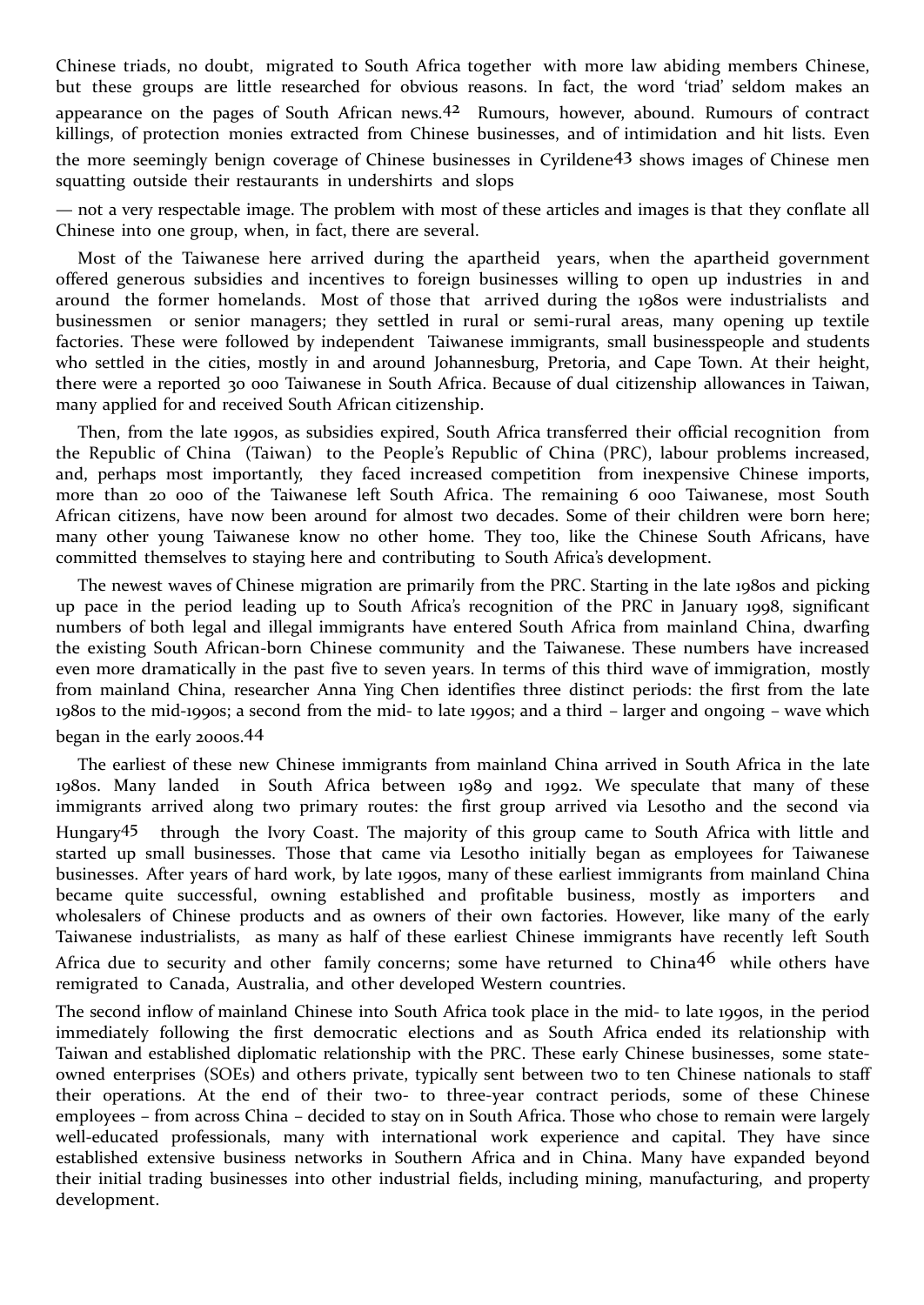Others in this second cohort hail from Jiangsu and Zhejiang provinces, two of the most affluent regions in China which benefited from the Chinese open door economic policy. Entrepreneurs from these regions identified the business opportunities in Africa and saw South Africa as their entry point to other neighbouring African countries. They came with both capital and other business resources. Most of these immigrants are linked by both family and other close social networks to factories in China. With these resources and competitive advantages, their first business choice is import, wholesale, and distribution. Some of the mainland Chinese of this second cohort have also moved on to other countries in southern

Africa, again, usually as wholesalers/distributors of Chinese imports.47

The last and ongoing wave of Chinese immigrants began arriving in South Africa in the new millennium. They are made up of small traders and peasants<sup>48</sup> primarily from Fujian province. Many entered the country illegally via neighbouring countries; due to their limited English, limited education, and less extensive business networks, they tend to run small shops in the remote towns all across South Africa. This last group, whose numbers continue to increase, makes up the largest proportion of Chinese migrants in South Africa.

Three distinct groups of Chinese in South Africa, with further divisions and distinctions of class, culture, language, and region of origin amongst them, are viewed by most other South Africans as one and the same. Most recently, this inability to distinguish between groups of Chinese and the stereotypes that have emerged have affected the Chinese in South Africa negatively. The negative reaction to the recent July court ruling about Chinese South Africans and affirmative action policies and increasing numbers of Chinese being targeted by criminals and corrupt officials are just two examples. Recent research reveals that most of these newer immigrants, who contribute in various ways to local South African economies, would like to stay in the country; however, if crime and corruption get worse, many Chinese (including those who carry South African identity documents) will likely pack up their investments, their skills, and their suitcases, for safer environs.

# **CONCLUSION**

Despite huge risks and challenges increasing numbers of Chinese migrants are choosing to cover long distances for various African destinations. Potential short- and medium-term financial gains appear to outweigh very real dangers and difficulties. Sending areas within China, types of migrants, migration patterns, and migration paths are increasingly diverse.

Longer-term social and economic impacts of these Chinese migrants on Africa have yet to be measured. Whether or not some number of the new Chinese migrants remains in their African host countries depends largely on broader issues of China's Africa policies, state-to-state negotiations, as well as social, economic and political climates in particular African nations. Policies around migration in general and toward Chinese in particular, the media, and largely negative Western views about China's activities on the African continent also influence the reception and treatment of Chinese in different parts of Africa.

Differences of language, culture, and values can be stumbling blocks to greater integration of Chinese migrants; but in some countries, Chinese seem to have adapted to local circumstances, learned local languages and adopted local customs. These adaptive strategies combined with hard work might help them overcome local barriers to economic and social success. But even in the best of circumstances, if Chinese do find economic success, South Africa's example seems to indicate that they will continue to occupy the in-between spaces, wedged between a majority of impoverished local Africans and a narrow elite, be they white or black. However, if trends toward increasing anti-China and anti-Chinese sentiments continue, Chinese migrants have good reason to hedge their bets before making longer-term commitments in Africa.

# **ENDNOTES**

1 The Chinese in Africa/Africans in China (CA/AC) Research Working Group was established in 2007, is hosted at the Centre for Sociological Research at the University of Johannesburg, and serves as a umbrella for ten research projects focused on Chinese in a dozen African countries as well as Africans in China.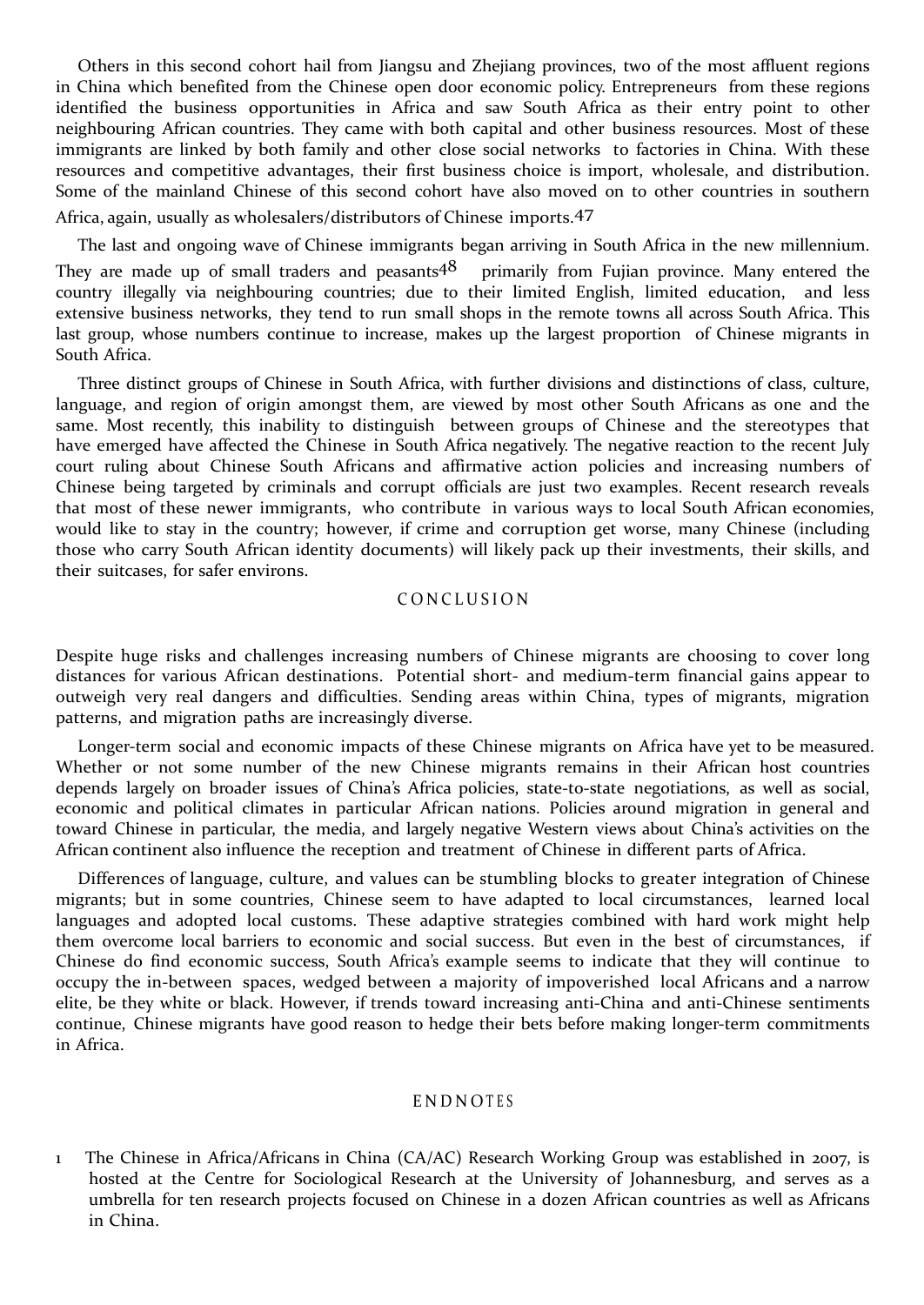- 2 For more detail on these early histories see Yap M & D Man, *Colour, Confusion and Conces- sions. The History of Chinese in South Africa*, Hong Kong: University of Hong Kong Press, 1996; Park YJ, 'Sojourners to Settlers: Early Constructions of Chinese Identity in South Africa, 1879–1949', in *African Studies*, 65, 2, December 2006, pp. 201–231; Harris KL, 'The Chinese 'South Africans': An interstitial community' in Wang L & G Wang (eds) *The Chinese Diaspora: Selected essays*, 2, Singapore: Times Academic, 1998a; and Harris KL, 'The Chinese in South Africa: A historical study of a cultural minority', unpublished paper, 1998b.
- 3 See Politzer M, 'China and Africa: Stronger economic ties mean more migration', downloaded from *[http://www.migrationinformation.org](http://www.migrationinformation.org/)*, 6 August 2008; See also Monson J, 'Freedom Railway', in *Boston Review*, December 2004/January 2005.
- 4 Pieke F, 'Introduction', in Benton G & F Pieke (eds) *The Chinese in Europe*. London: Macmillan, 1998; Xiang B, 'Emigration from China: A Sending Country Perspective', *International Migration*, 41, 3, 2003, pp. 21–48; Carling J & H Haugen, 'How an African outpost is filled with Chinese shops' unpublished paper presented at the Fifth International Conference of the International Society for the Study of Chinese Overseas, Denmark, May 2004.
- 5 Sautman B, 'Friends and Interests: China's Distinctive Links with Africa', Center on China's Transnational Relations, Working Paper No. 12, Hong Kong University of Science and Technology, Hong Kong, 2006, pp. 21–22.
- 6 Carling J & H Haugen, *op. cit*., p. 3.
- 7 This table is used here courtesy of Barry Sautman, Hong Kong University of Science and Technology, who collected the information over the past two years.
- 8 Crook J, 'China in Africa', downloaded from *[http://www.theglobalist.co.uk/world/africa/2008/08/c](http://www.theglobalist.co.uk/world/africa/2008/08/)hina-inafrica*/, 31 August 2008.
- 9 Carling J & H Haugen, *op. cit*., p. 14.
- 10 Li M, ''To Get Rich Quickly in Europe!' Reflections on migration motivation in Wenzhou', in Pieke F & H Mallee (eds) *Internal and international migration. Chinese perspectives*. Oxford: Curzon Publishers, 1999, pp. 181–198.
- 11 Ma Mung, 'Chinese Migration and China's Foreign Policy', in *Journal of Chinese Overseas* 4, 1, May 2008, p. 94.

- 13 Carling J & H Haugen, *op. cit*., p. 13.
- 14 Politzer M, *op. cit*., p. 4.
- 15 Sautman B, *op. cit*., p. 8. See also Carling J, Haugen H & M Politzer, *op. cit*.
- 16 Ma Mung, *op. cit*., pp. 93–94.
- 17 Legeay-Gillon C,'Chinese migrations to and in Africa: An assessment', unpublished paper presented at INALCO conference, Paris, 12 September 2008.
- 18 Alden C, *China in Africa*. Cape Town and London: Zed Books, 2007, p. 46.
- 19 Politzer M, *op. cit*., p. 4.
- 20 Carling J & H Haugen, *op. cit*., p. 3.
- 21 Ma Mung, *op. cit*., p. 93.
- 22 *Ibid*, p. 101.
- 23 Carling J & H Haugen, *op. cit*., p. 7.
- 24 Park YJ & AY Chen, 'Race, Class and Power: Chinese in the Free State', unpublished paper presented at the South African Sociological Association conference, Stellenbosch, July 2008.
- 25 Politzer M, *op. cit*., p. 4.
- 26 Sautman B, *op. cit*., p. 30.
- 27 Burski K, 'The chances of Chinese companies 'going out' in agriculture as a factor stimulating new waves of migration', unpublished paper presented at INALCO conference, Paris, 12 September

<sup>12</sup> *Ibid*, p. 99.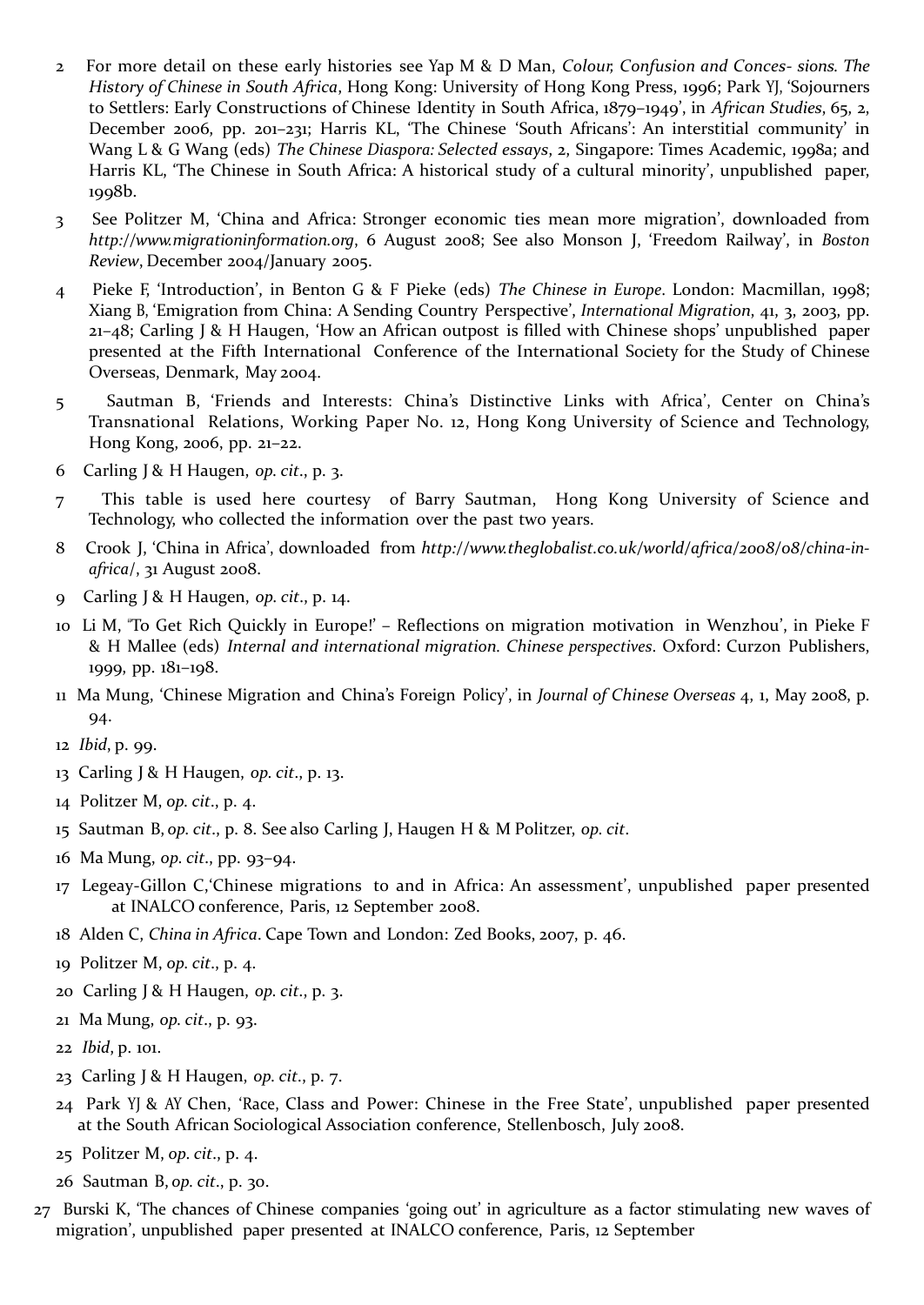2008.

- 28 Sautman B, *op. cit*., p. 30, reports that by 2004, 3 300 Chinese students had attended tertiary institutions in Africa.
- 29 *China's Interest and Activity in Africa's Construction and Infrastructure Sectors*. Stellenbosch: Centre for Chinese Studies, November 2006, p. 81.

30 Alden C, *op. cit*., p. 54.

31 'Chinese Firm Stops Work after Ogaden Attack', *Reporter*, Addis Ababa, 8 December 2007; 'Last Peacekeepers Deployed to Darfur', *New Times*, Kigali, 26 November 2007; Large D, 'China and the Changing Context of Development in Sudan', *Development,* 50, 3, 2007, pp. 157–162.

32 Roque PC, 'Convict Labour in Mozambique and Angola', research proposal for the Chinese in

Africa/Africans in China Research Working Group, 2007.

- 33 Carling J & H Haugen, *op. cit*.
- 34 See Donnelly J as referenced in Sautman B, *op. cit*., p. 31.
- 35 Halff A, 'The Panda Menace', *The National Interest*, 90, July–August 2007, Washington DC: The Nixon Center; 'Zambia: Citizens Wary of 'Exploitative' Chinese Employers', *UN Integrated Regional Information Networks* (UNIRIN), 23 November 2006.

36 Blair D, 'Rioters Attack Chinese Shops after Zambian Poll,' *Daily Telegraph*, London, 3 October

2006; 'Lesotho: Anti-Chinese Resentment Flares', *UNIRIN*, 24 January 2008.

37 See Pew Global Attitudes Project, *Global Unease with Major World Powers*. Washington DC: Pew Research Center, 2007, p. 45; Ngome, 2007; Esoh Elame J, 'L'Immigration en Afrique noire dans le contexte de la mondialisation' (Immigration in Black Africa in the context of globalisation), *Societies de Mondalisation*, 2005, *[www.lestamp.com/publications\\_modialisation/publication/esoh. h](http://www.lestamp.com/publications_modialisation/publication/esoh)tm*; Taylor D, 'African Respect for Chinese Expatriates Gros,' *Voice of America News* (VOA),

8 May 2007.

- 38 Burke C, Corkin L & N Tay, *China's Engagement in Africa: Preliminary Scoping of African Case Studies*. Stellenbosch: Centre for Chinese Studies, 2007, p. 158.
- 39 Sautman B, *op. cit*., pp. 3–4.
- 40 Carling J & H Haugen, *op. cit*., p. 15.
- 41 There are additional multi-generational Chinese communities in Reunión, Mauritius, and Madagascar.
- 42 For more information on this see Gastrow P, 'Triad Societies and Chinese Organised Crime in South Africa', *ISS Occasional Paper,* 48, Pretoria: Institute for Security Studies, 2001.
- 43 Cyrildene is a suburb in the eastern part of Johannesburg.
- 44 Park YJ & AY Chen, 'Intersections of race, class and power: Chinese in post-apartheid Free State', unpublished paper presented at the South African Sociological Association Congress, Stellenbosch, July 2008.
- 45 At the time, because Hungary was also a communist nation, Chinese citizens did not need visas to enter. Upon discovering that there were limited business opportunities there, they moved on to look for other opportunities. Africa was one of the obvious choices, again due to the porous borders of many African nations.
- 46 While many of these earliest Chinese immigrants left South Africa, quite a few of them maintain business linkages to the country. Some have left their South African business interests in the hands of newer Chinese immigrants. Others have set up related businesses, such as factories, in China.
- 47 See Dobler G, 'South-South business relations in practice: Chinese merchants in Oshikango, Namibia', unpublished paper on Chinese wholesale merchants engaged in cross-border trade in Oshikango, Namibia, 2005.
- 48 In the early 1980s part of economic reforms in China allowed families to occupy and farm a piece of land; however the land is still owned by the government. Each village has rights to some portion of land;